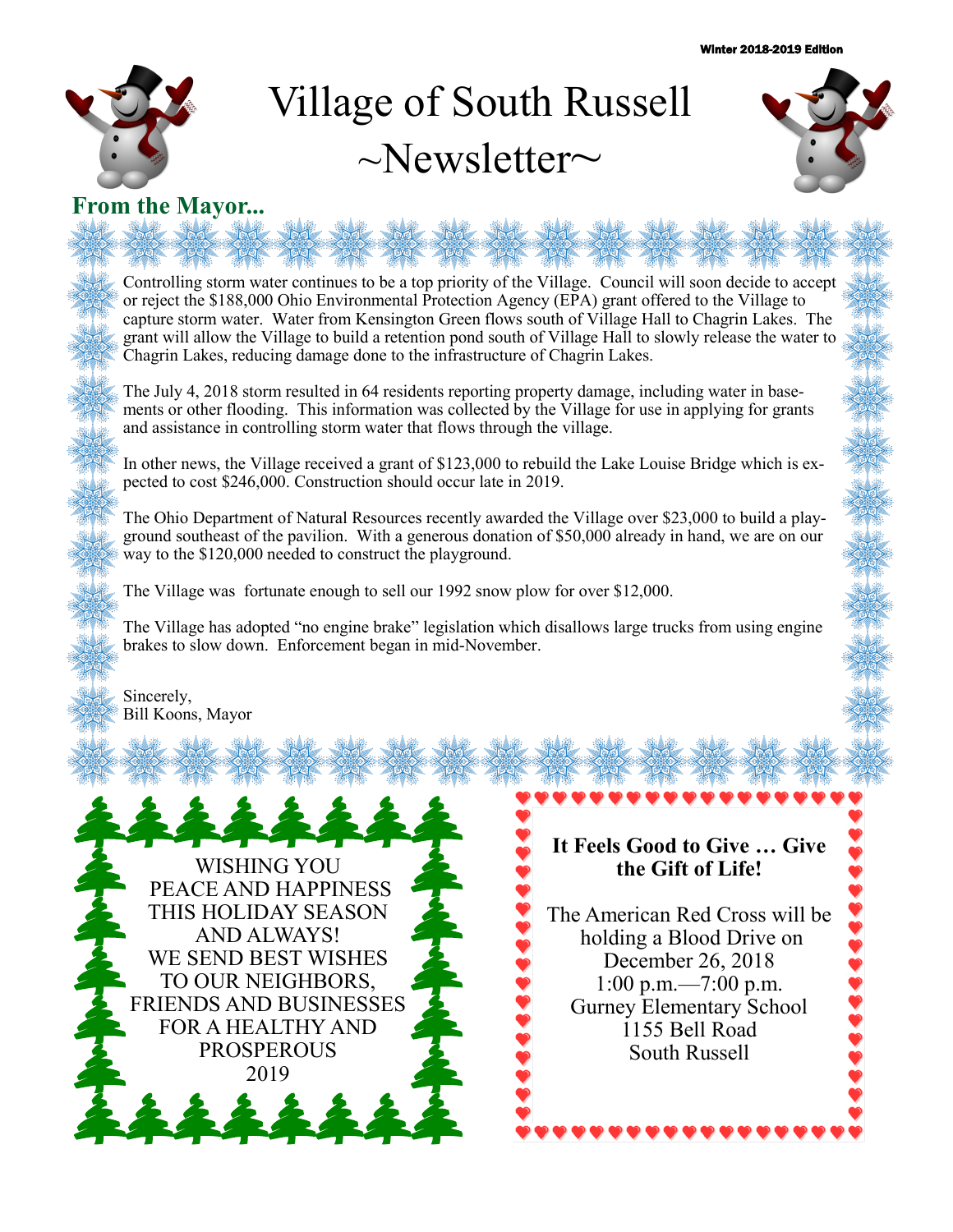## **Winter Reminders**

The 2018-2019 winter season is here and the Service Department's equipment is ready to handle any snowy conditions that Mother Nature delivers! The Village takes pride in keeping our roadways clear and safe during the winter months and asks for your assistance by keeping the following things in mind:

A Parking Ban will be declared between November 15<sup>th</sup> through April 15<sup>th</sup> whenever there are two or more inches of snow on any Village street or the National Weather Service forecasts a severe snowstorm warning. Parking is **NOT** allowed on **ANY** street in the community during a ban to ensure the streets are open for plowing.

When having social events over the holiday season, all vehicles should be parked on the same side of the road and **NOT** in the cul-de-sacs. All overnight parking without previous approval from the Police Department is prohibited and may result in early morning towing.

Weekly trash pickup containers must be placed off the road surface and to one side of your driveway apron. **Do not place containers in the roadway.**

When plowing or shoveling snow from driveways or sidewalks, **do not push or blow snow across Village streets**. All hydrants must be free of snow as well.

For more details, please visit *www.southrussell.com*

#### **Winter Weather Driving Tips**



Steer into a skid.

 Know what your brakes will do: *stomp* on *antilock brakes, pump* on *non-antilock* brakes*.*

 Drive slowly. Everything takes longer on snow-covered roads. Accelerating, stopping, turning—nothing happens as quickly as on dry pavement. Give yourself time to maneuver by driving slowly.

 The normal dry pavement following distance of three to four seconds should be increased to eight to ten seconds, or longer if necessary. This increased margin of safety will provide the longer distance needed if you have to stop.

#### **Can We Find You in an Emergency?**

In an emergency, police, fire and rescue workers depend on **house numbers** to find you as quickly as possible. Finding your home—especially at night—can be challenging if address numbers are unreadable, hidden, unlighted, or have missing numbers and may delay emergency services in locating your home:

- Post your house number on BOTH sides of your mailbox
- Be sure that the view of the numbers is not obstructed by vegetation or decorations
- Numbers should be a contrasting color to the background
- Numbers should also be placed on, above, or at the side of the main entrance, so that they can be easily detected from the street

Another consideration is that depending on the emergency, we may have mutual aid assistance responding from a neighboring agency, and they may not be familiar with the streets and numbering, particularly those streets with gaps in numbering. This is all the more reason to have a house number clearly posted near your front door as well as your mailbox.

**Be sure to make your estimated tax payments on time!**

**Individual Estimates** are due January 15, 2019.

For more information: ccatax.ci.cleveland.oh.us/?p=faq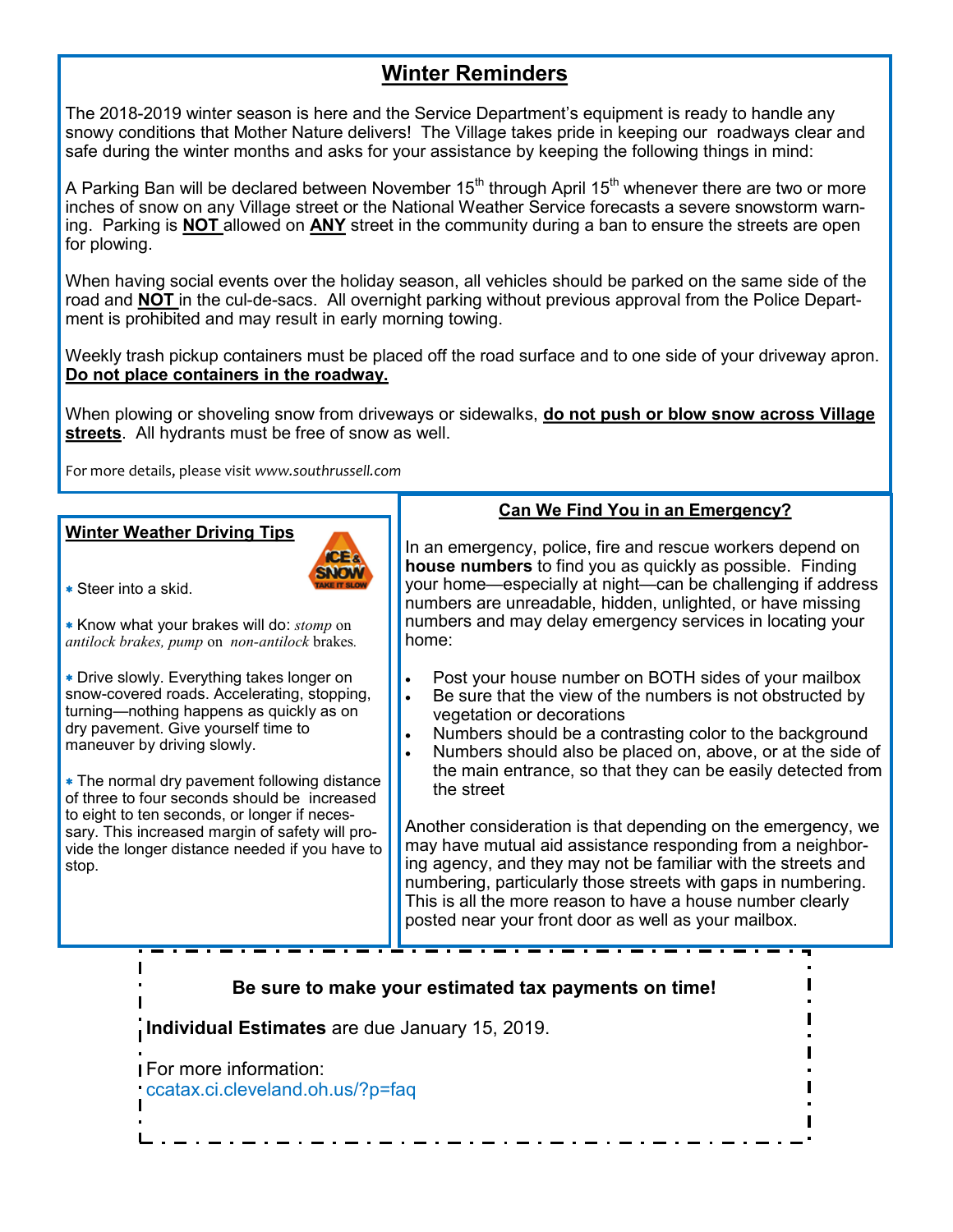# **Fall Festival Update**

The picture perfect weather this year made for a wonderful community gathering for the annual South Russell

Village Fall Festival. Fun was had by all with activities that included face painting, pony rides, rock wall climbing, bouncy houses, hay rides, the Chagrin Valley Fire Prevention trailer, the Metro General Hospital Life Flight helicopter, apple cider press demonstrations, and bubbles filling the air!

For many, the highlight of the day was the complimentary lunch of hotdogs, chips, and cookies served to the residents by Village staff and community volunteers.

The Village thanks the Park Committee members for all their time and dedication in planning this wonderful event, as well as all the volunteers and employees who worked together to create a memorable fall tradition!

# **Village Boards and Committee Members**

In addition to work performed by the South Russell elected officials and employees, many residents volunteer their time serving on various boards and committees to help oversee the business of the village.

**Residents currently serving on the boards and committees include:** 

**Architectural Board of Review:** Gary Neola, Denis Marino and Ryan Parsons

**Parks Committee:** Greg Pike, Gerald Canton, Martha Bistritz, Bill Howell, and Ted Kruse

**Planning Commission:** Steve Latkovic, John Dishong, James Flaiz, Dennis Galicki, and Bill Koons

**Public Records Commission:** Mary Ann Keesler

**Tax Board of Review:** Tom King, Bob McIlroy and Greg Pike

**Zoning Board of Appeals:** David Maistros, Andy Hitchcock, George Clemens, Laura LaChapelle, and Terry Brennan

# Find us on Facebook

Follow us on Facebook and  $\geq$ check out our website at www.southrussell.com for Village news, meetings and event information

Emmmmmmmmmmm

^^^^^^^^^^^^^^^^^^^^^^^^^^^^^^



### **Banish the Winter Blues!**

Check out the South Russell Village Park Playground proposal at www.southrussell.com.



Email questions and comments for Mayor and Council through fiscalofficer@southrussell.com.

# **Village Meetings**

**Council** – Meets the second and fourth Monday of every month at 7:30 p.m. Meetings in June, July, August and December will be held on the second Monday of the month only at 7:30 p.m. **Architectural Review Board** – Meets the first and third Tuesday of every month at 5:30 p.m.

**Planning Commission** – Meets the second Thursday of every month at 7:30 p.m. **Zoning Board of Appeals—** Meets the third Wednesday of the month at 7:00 p.m.

All meetings are posted on the home page of the Village's website at www.southrussell.com

**Don't miss out on the latest Village news!** 

Sign up for our Village E-Blasts on the Services page at *www.southrussell.com*